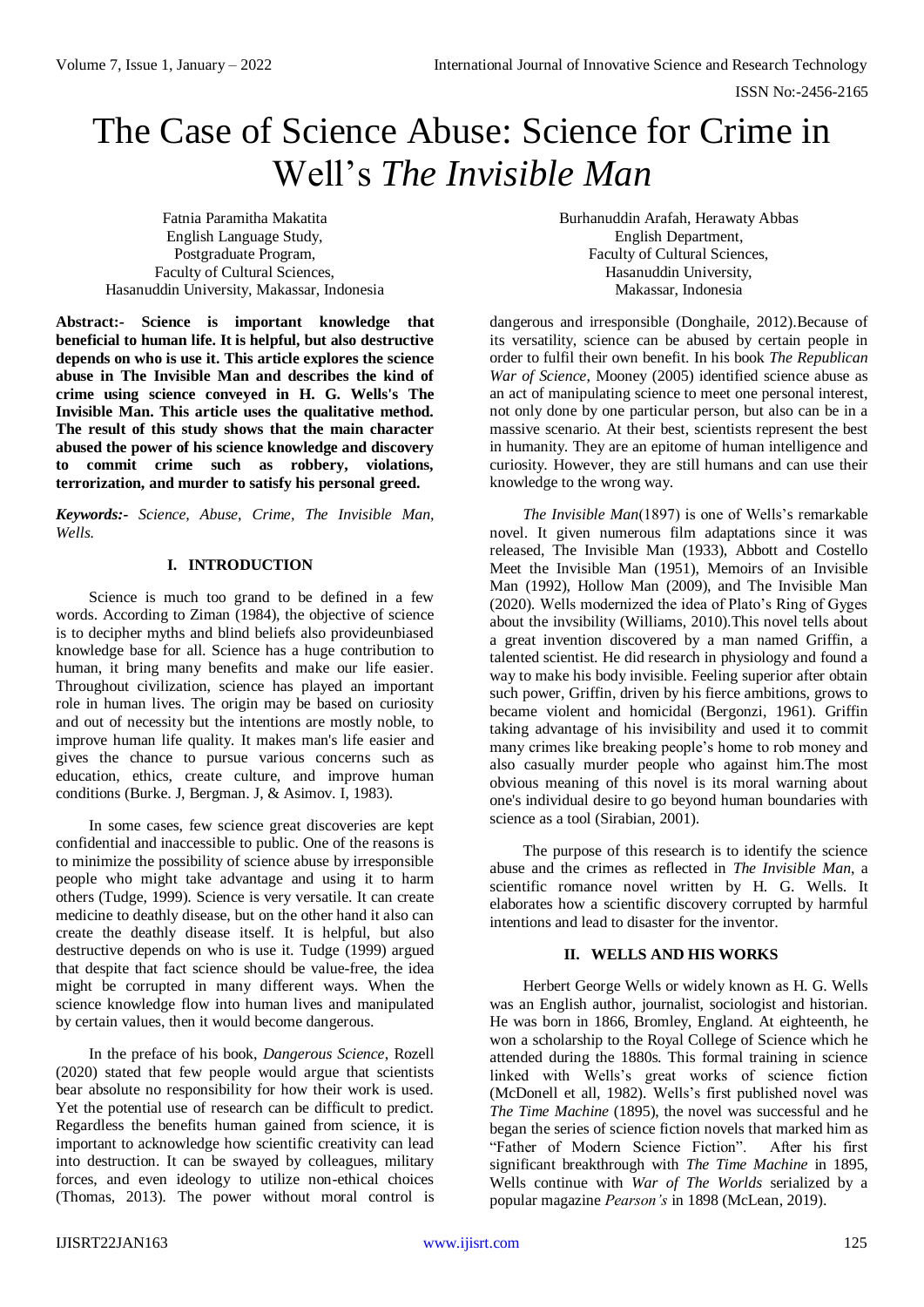Wells himself have a degree in biology, he has published scientific essay, and educational journalism in prestigious journals such as *Saturday Review* and *Nature* in the early 1890s. Wells in his interview with the Weekly Sun Literary Supplement in December 1895, Wells said that he is a simply a story-teller who happens to be a student of science (McLean, 2019).

These are his several famous works;*The Time Machine*  (1895), *The Island of Doctor Moreau* (1896), *The Invisible Man* (1897) and *War of The Worlds* (1898).Wells nominated several times for the Nobel Prize in Literature. He is a writer marked with originality and immense creative ideas, and wrote ahead of time. His works tells about alien invasions, aircraft, space, a time machine, new super intelligent race, and biological experiment that can turn human body to be invisible. Wells died, August 13 1946 in London. His legacy as "The Father of Science Fiction" still remains and often adapted into films and different works.

#### **III. METHODOLOGY**

This research employed qualitative research. Qualitative research is an exploratory research (Arafah and Hasyim, 2020). The data were gathered from text and collected by using library research. The researcher collected data through the novel *The Invisible Man* by H. G Wells as the primary source, and from books, journals, and other material related to the topic of research. After that, the data in this research were deeply analyzed by applying descriptive method.

## **IV. FINDING AND DISCUSSION**

Well's *The Invisible Man*regarded as one of privileged works of science fiction in the Victorian literature (Gahatraj, 2021). This novel explores the horrible potential when science fell into the wrong hand. In this novel, the main character named Griffin succeed transform himself into the Invisible Man after countless experiments and with the new ability he obtained with science knowledge he had, he commits many crime to satisfy his personal greed.

Griffin already had harmful intentions since day one he become an Invisible Man. He was well aware that the invisibility really gave him extraordinary advantages.

"My head was already teeming with plans of all the wild and wonderful things I had now impunity to do" (Wells, 2019: 142).

The narrative above implied Griffin's undesirable plans to abuse his invisibility. I can be sensed the growing feeling of self-importance and perverted intentions (Singh, 1984). Griffin committed several crimes such as robbery, violations, terrorization, and murder. "Developing science is vital but it needs to consider its implications on society" (Sekar V, 2018).

#### *A. Robbery*

Griffin described asa young tall albino man who won the medal in chemistry (Wells, 2019:110). In the story, he is a brilliant and clever, yet a secretive man who teaching in Provincial College. A "shabby, poverty-struck" man (Wells, 2019:128). As a poor teacher who often struggle financially, Griffin obsession with wealth grew strong. Just like how he robbed his father to fund his research, he also robbed money from other people using his invisible ability.

> "The story of flying money was true. And all about that neighbourhood, even from the august London and Country Banking Company, from the tills of shops and inns-doors standing that sunny weather entirely open-money had been quietly and dexterously making off that day in handfuls and rouleaux, floating quietly along the walls and shady places, dodging quickly from the approaching eyes of men" (Wells, 2019:94-95).

The narrative above contains the description about Griffin's robbery. The phrase "*flying money"* implied that the kind of thing happened often, people already aware and named the phenomenon. Cantor (1999) argued that the phrase describes the difficulty of tracing the movement of money. The narrative also tells about the places he robbed, from bank, shops, and inns. He robbed every place he can as long as the door is wide open. He used the advantage of invisibility very well so he could go in and out unnoticed and stealing money.

## *B. Violation and Terrorization*

In the novel *The Invisible Man,* Griffin portrayed as ambitious man who always anxious about his research. Griffin had an ill temper and it seems doubled up when he turn into invisible since he aware of his ability. As the Invisible Man he abusing science to scare people and create a terror. He fired a whole house to cover his trail, destroying things around for fun, and commit violence to people. He enjoyed destroying things and scared people casually for the mere satisfaction of hurting (Wells, 2019: 83).

"Attention," said the Voice, and then fiercely, "Don't try any games. Remember I can see your face if you can't see mine**.** You've got to go back to the house" (Wells, 2019:191).

This narrative above tells about Griffin's threat towards to Colonel Adye. The sentence "*Remember I can see your face if can't see mine"* implied the notion of superiority with his ability to be invisible, which is benefit him in combat since he cannot be seen by the opponent. Not only violations, Griffin also using his ability to spread terror and destroying things and shops in the street. The people call the terror he did as "The Raging Unseen" (Wells, 2019:83).

## *C. Murder*

The first time Griffin told Kemp about his plan to establish a Reign of Terror, he stated that he did not hesitate to kill people. For him, killing is necessary to set example if people happened to against his will. In the story Griffin committed many violations and at least two murder. His first victim was an old man named Mr. Wicksteed. Mr. Wicksteed was killed by Griffin on his way home, he saw the old man walking alone and thought that it was a perfect